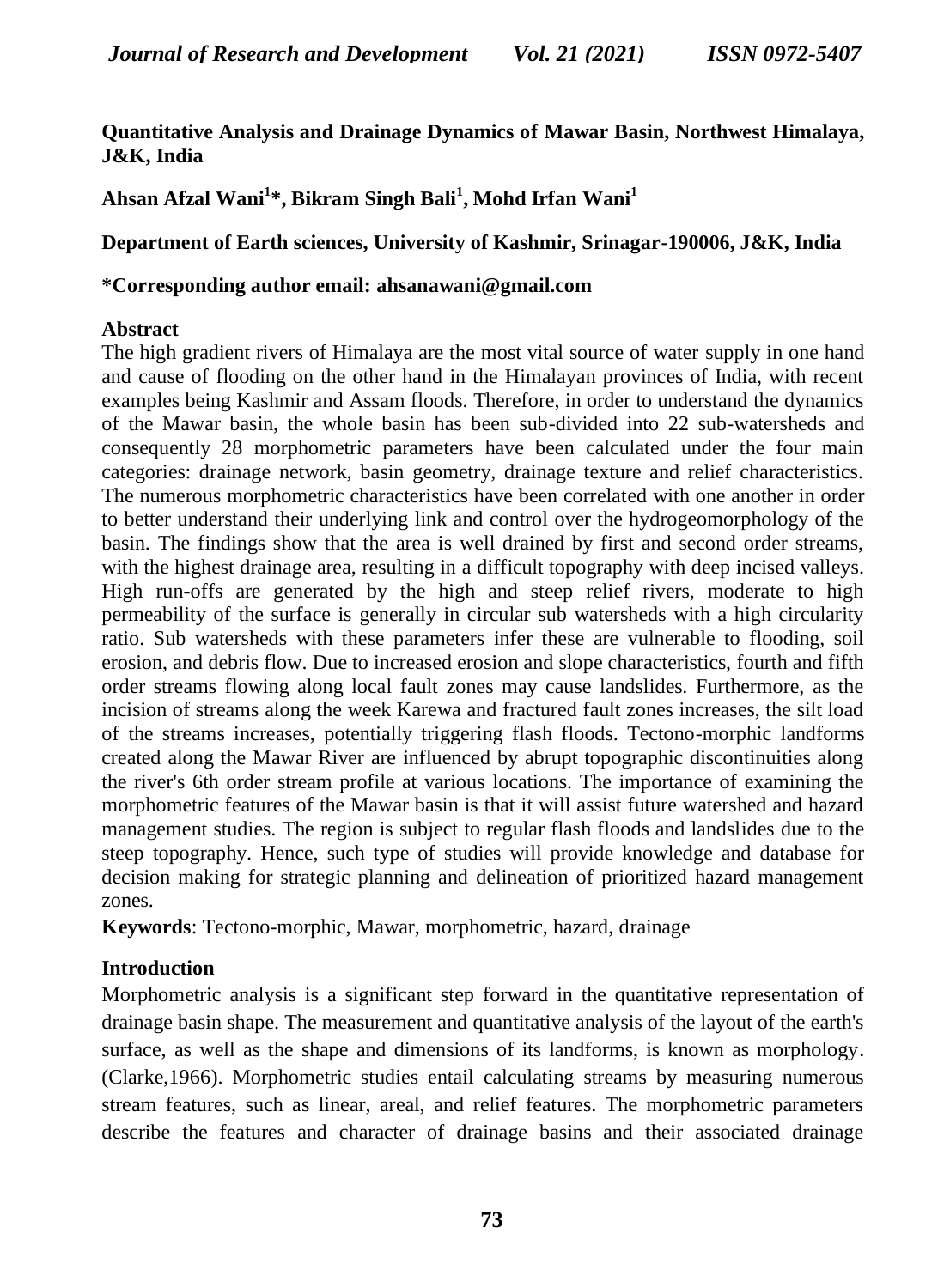networks. Drainage basin morphometric features are quantitative attributes of landscape obtained from the topography/terrain or elevation surface and drainage network within a drainage basin. The applications of quantitative techniques in morphometric analysis of drainage basins was first carried out by Horton (Horton, 1932) from the topographic maps using manual methods. Geospatial techniques which include the combined approaches of Remote Sensing (RS), Global Mapper (GM), Global Positioning system (GPS) and Geographical Information system (GIS) are widely utilized to carry out the morphometric analysis of the drainage basins throughout the world. (Williams,1972; Buccolini *et al.,*  2012; Bali *et al.,* 2016; Wani and Bali, 2017).

The morphometric features of distinct drainage basins in India have been studied using quantitative methodologies (Vittala *et al.,* 2004; Pareta and Pareta, 2012). Several researchers have investigated morphometric properties of a drainage basins as an indicator of the structural effect on drainage development and neo-tectonic activity. (Ahmed *et al.,*  ,2012; Bali *et al.,* 2016; Wani *et al.,* 2019; 2020). Many studies have employed morphometric analysis to analyse the basins' groundwater potentiality and to determine potential places for check dams and artificial recharge projects. (Sreedevi *et al.,* 2005; Jasim & Mallikarjuna, 2013). Prioritization of watersheds based on morphometric characteristics has also been undertaken, which aids in the mapping of high-flood-risk and erosion-prone zones. (Javed *et al.,* 2 011; Romshoo *et al.,* 2012; Malik *et al.,* 2011; Mir *et al.,* 2018). The current study connects the surface morphometry and underlying geology of a drainage basin to generate useful information for basin management.

Thus, keeping in view the above discussion, the present study was to carried out to investigate the morphometric parameters of the Mawar River basin and to determine the influence of the underlying geology on the basin's morphometric characteristics. And finally, to construct a comprehensive knowledge foundation regarding the interconnection between surface morphometry and subsurface lithology for integrated basin management in terms of soil erosion, flood hazard, landslide management and tectonics.

### **Drainage, tectonic setup and geology of the basin**

The Mawar River basin is located in Kupwara district of Jammu and Kashmir (**Figure [1](http://www.hindawi.com/journals/geography/2014/927176/fig1/)**) and situated between latitude 34° 24' 22" N-34° 15' 00" N and longitude 74° 22' 30" E-74° 58' 7.5" E. The tributaries of Mawar River, such as, Hardikhar, Batanwalanar, Kandi are fed by springs and glaciers of Kazinag range (**Figure [2\)](http://www.hindawi.com/journals/geography/2014/927176/fig2/#a)**. The basin covers catchment area of 265 km<sup>2</sup> and has a perimeter of 92.47 km. The region receives heavy snowfall between December and February and rainfall in March and April which varies from 510 mm -1710 mm annually (Hassan, 1999). In Kashmir valley, major NW-SE trending thrusts and the Kashmir Basin Fault (KBF) almost running along Jhelum River and Balapur fault almost running along the foot of the Pir Panjal Range crossing some mighty rivers (Rambaria, Romushi, Doodhganga, Ferozpur, Ningili) originating from PPR (Ahmed *et al.,* 2013;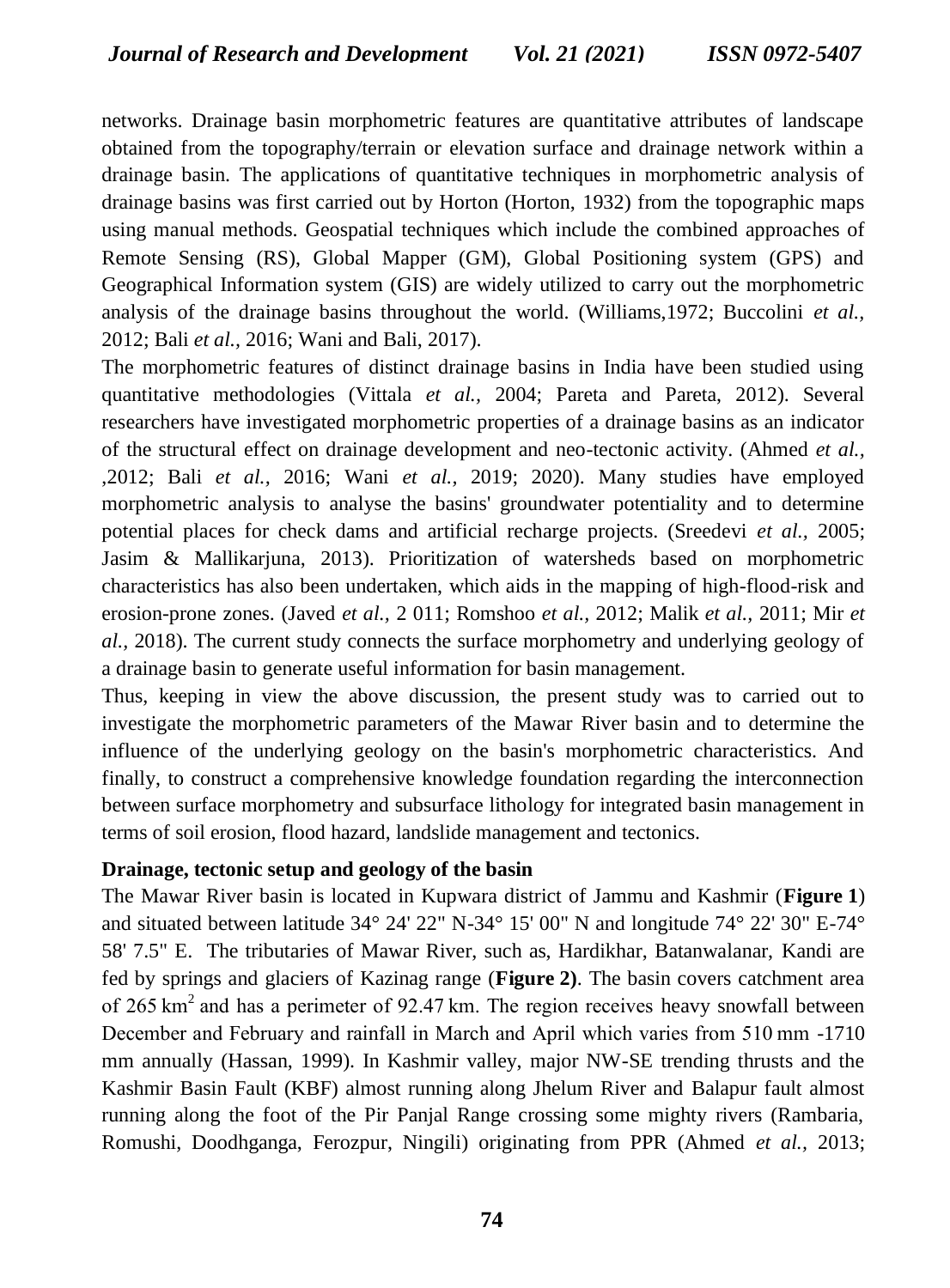Shah, 2013) are the main structural units. The KBF divides the valley into two tectonic blocks NET and SWT on the basis of geomorphology (Shah, 2013). Many other faults have been identified in the middle portion of the basin which has affected the basin geomorphologically.



**Figure 1: Location map of the study area**



**Figure 2: Stream orders of Mawar basin (ranked according to Strahler).**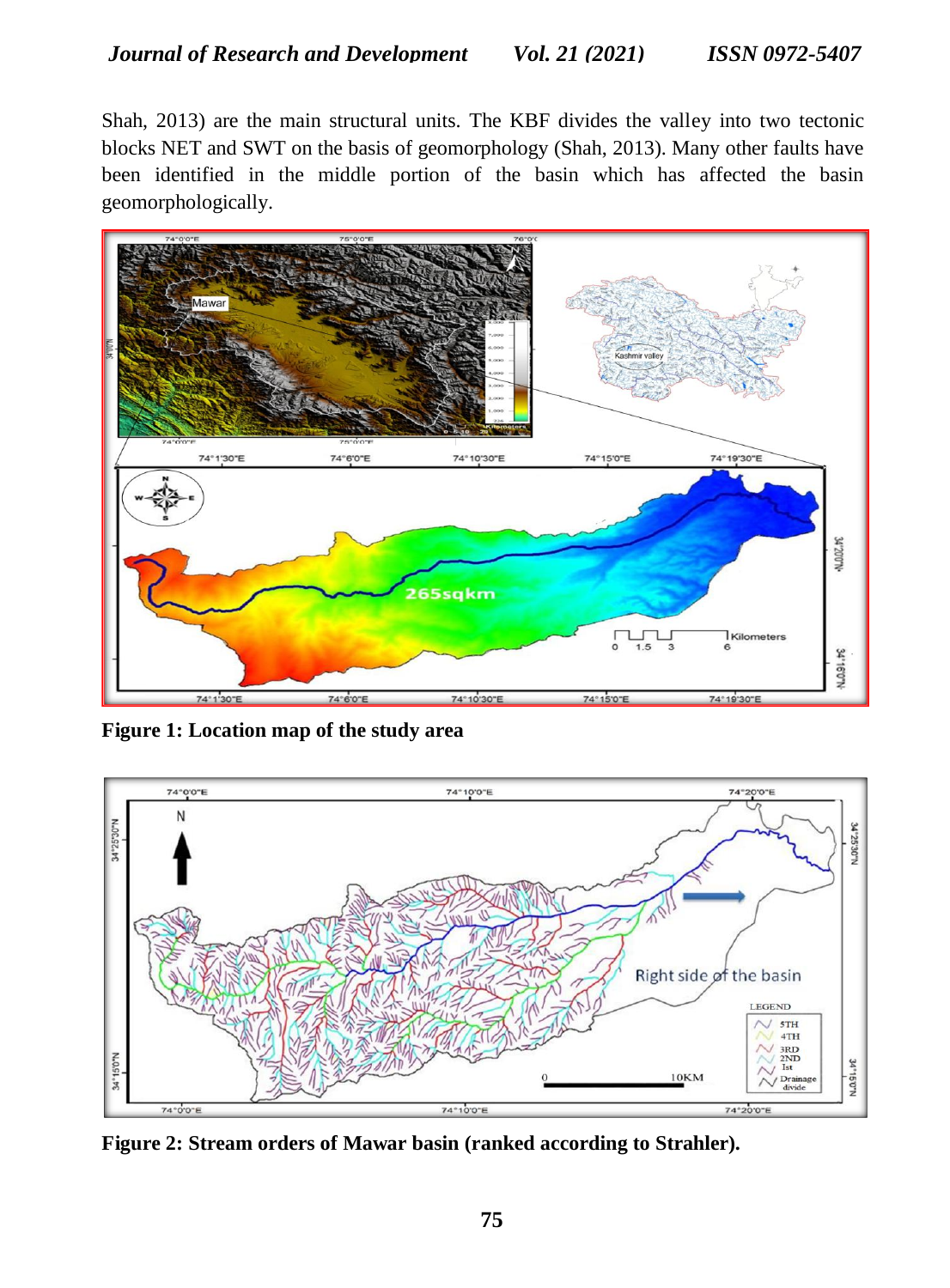

**Figure 3: Faults and lineaments (after Shah, 2016; Wani** *et al.,* **,2019)**



**Figure 4: Geological map overlain by drainage**

The basin is underlain by rocks belonging to five main geological formations: Salkhalas, Agglomeratic slates, Granites, Panjalvolcanics, Karewas and Quarternary deposits. The upstream portion of the Mawar basin, which is mainly drained by two major tributaries, namely,Kenry originating from Asthanmerg Mankul on its left bank downstream at Vehama, then flows down till it reaches Batgund where it receives Hardkhar Nala originating from Manabal, which is underlain by Salkhala series and granites. The middle portion of the basin is underlain by rocks consisting of Quarternary deposits (Karewas) and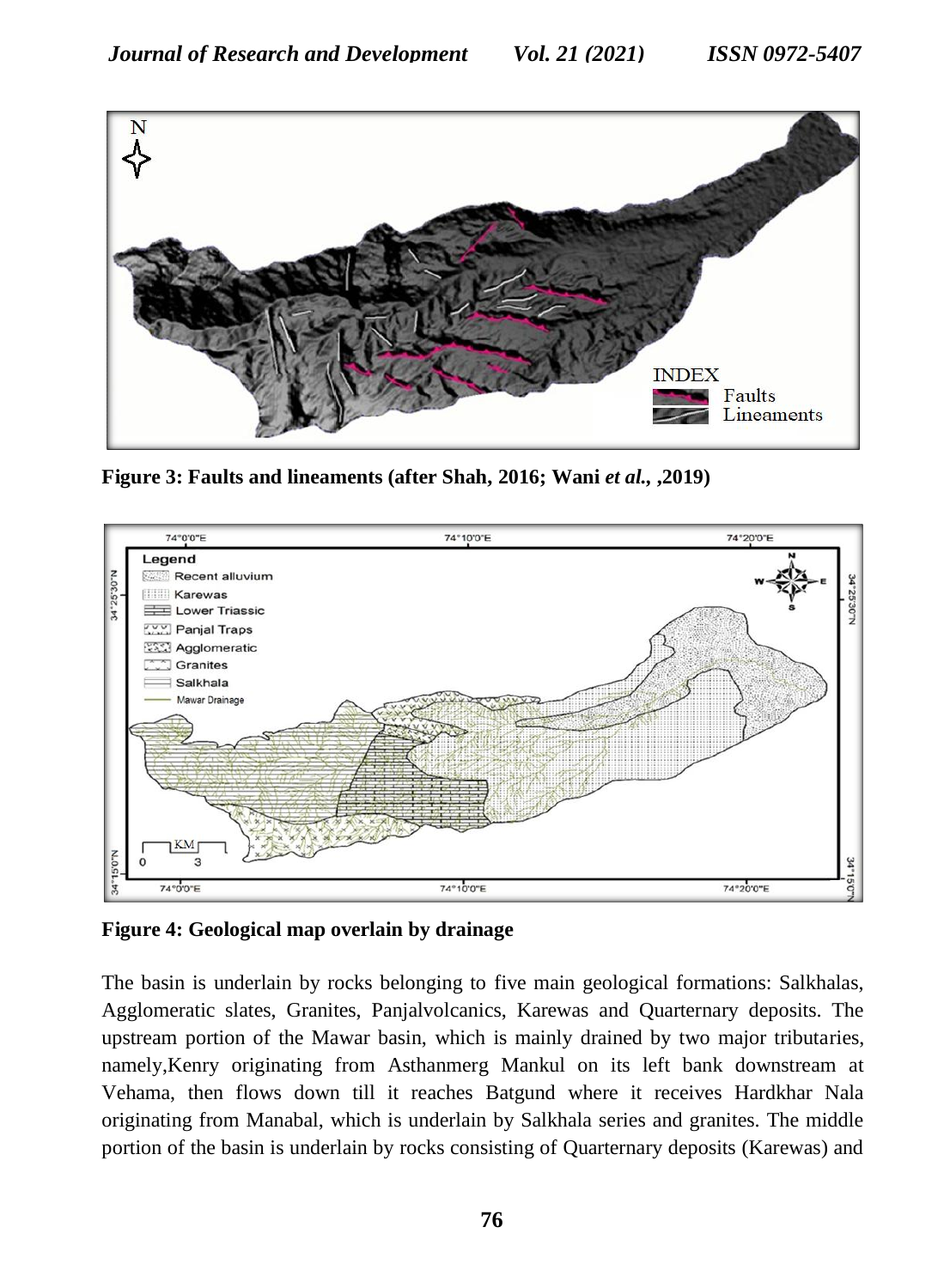little portion is underlain by Panjal volcanic, whereas near the mouth of the basin, it consists of Agglomeratic slates and recent deposits (**Figure 4**). The presence of local faults across the drainage network of the Mawar River basin influences the drainage and relief characteristics of the Mawar River.

# **Methodology**

The extraction of drainage network has been done from SOI Toposheets 1972 with 1:50000 scale. After drainage extraction the Mawar river was found to be  $6<sup>th</sup>$  order according to Strahler ordering scheme. Then the watershed was dived into sub watersheds. To delineate the sub watersheds, flow direction and flow accumulation raster the generation of depression less DEM is always the preliminary step. This problem can be solved through watershed process/technique by first locating and filling depressions. The standard flow routes and sub watersheds are produced by further modelling of these two rasters. Mawar river basin can be classified into 22 sub-watersheds. In this study we include only those watersheds which comprises of at least streams of three different orders. Consequently, 28 morphometric parameters mentioned in the (**Table [1](http://www.hindawi.com/journals/geography/2014/927176/tab1/)**) have been computed for each of the sub watersheds. The drainage network, basin shape, drainage texture, and relief were all used to evaluate the morphometric characteristics. The various parameters were then correlated in order to determine how they interact and influence one another. Students' ttest and derived values were used to examine the reliability of the correlation of determination (**Table 2**).

To understand the drainage basin dynamics viz a viz their and their usefulness in prioritization of watersheds and management (especially in terms of ground water potential assessment, soil erosion studies, tectonic character and flood hazard risk reduction in mountainous rivers). The morphometric and tectono-morphic parameters including both surface and sub- surface characteristics have been undertaken.

### **Results and discussion**

The River Mawar having a length of 41.08 kms covers an area of about 265 km<sup>2</sup> (**Table 1**) being tectonically active many structures have been identified in the middle of the basin. Knick points have been marked along the Mawar River's stream profile at a few locations when the stream's slope abruptly changes (K1 and K2) which corresponds to two local faults present along the Kenry stream (**Figure 3**). These two small local faults and other already identified faults cross the middle segment of the basin and crosses the basin in northeast-southwest direction with sub-watersheds (WS2, WS7, WS11 and WS10). Typically, these fault zones are weak, cracked, and brecciated zones that are easily carved by streams. The numerous morphometric factors have been described in the following part in order to identify soil erosion studies, groundwater potential evaluation, tectonic character, and flood hazard risk. To address the hydrodynamic features of a drainage basin,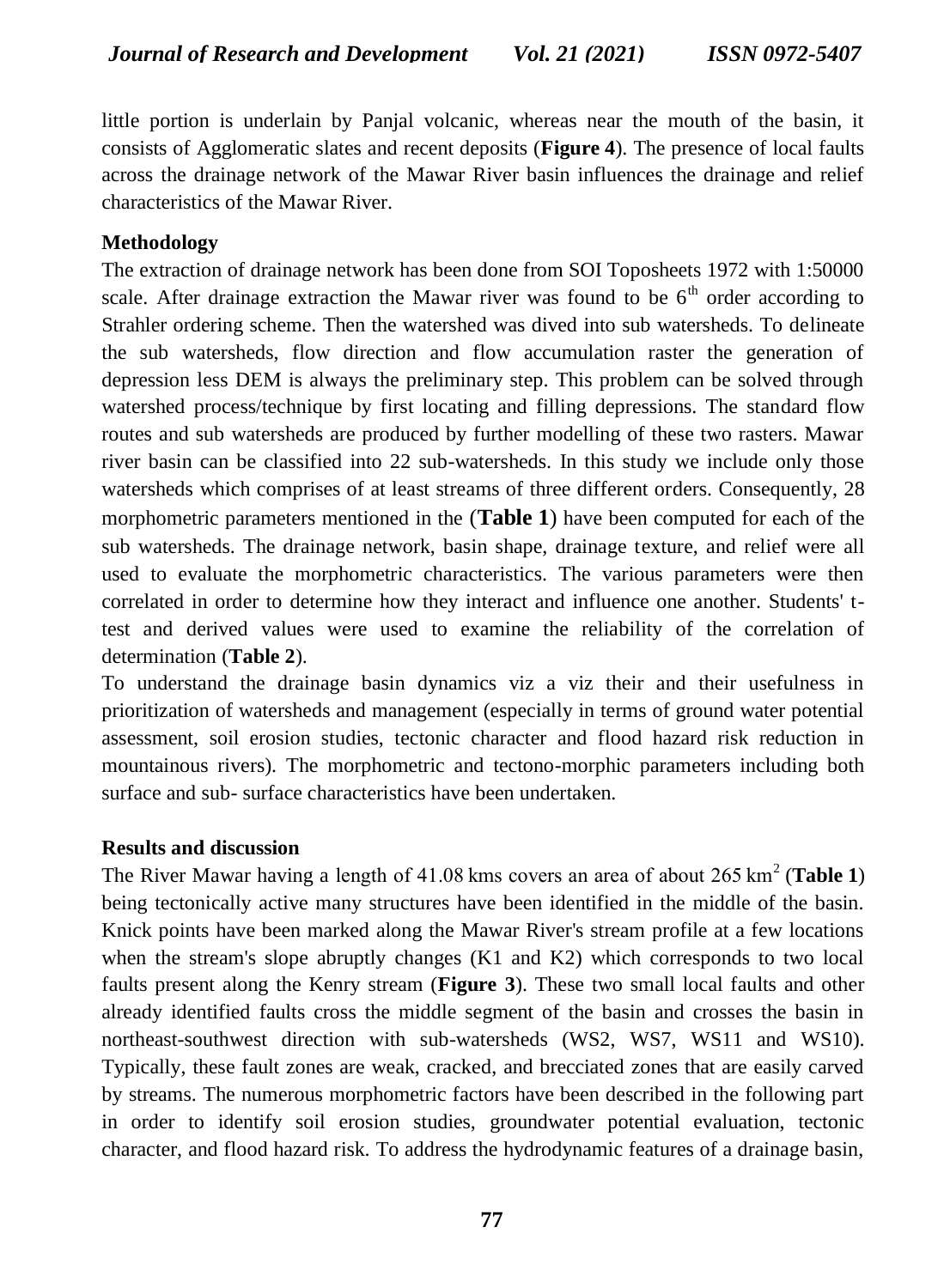stream segmentation and hierarchical ordering are required. For the Mawar River Basin, stream ordering was done using Strahler's hierarchical ranking system. (Strahler, 1964). Two 5<sup>th</sup>order streams of Kandi and Hardikhar combine to form Mawar, the 6th order stream in the basin (**Figure [2](http://www.hindawi.com/journals/geography/2014/927176/fig2/#a)**). The Mawar basin's total stream length is 62042 km (**Table 1**), with the first and second order streams accounting for 82.70 percent. Although the study region is highly susceptible to sesimic landslide activities particularly because of the active lineaments and faults in the middle. However, because of the disturbed land use pattern and loose sediments, the area is equally vulnerable to non-seismic landslides during the rainy season. Landslide vulnerability has the same morphometric elements as erosion hazard vulnerability. The spatial distribution of the landslide vulnerability with in the sub basin is depicted in the (**Figure 5**). Out of total 22 subbasins, seven have been placed in high landslide vulnerability whereas only eight sub basins are found be moderate and seven sub basins are found to have low landslide hazard vulnerability.

### **Drainage network**

In the Mawar basin, the stream length ratio  $(L_{ur})$  varies from 1.05 to 2.06 and is high for 3rd and 5th order streams. (**Table [2](http://www.hindawi.com/journals/geography/2014/927176/tab2/)**). With increasing stream order, the number of streams (Nu) decreases as the mean stream length increases (Lur) (**Table [2](http://www.hindawi.com/journals/geography/2014/927176/tab2/)**). The RHO coefficient (σ) and bifurcation ratio  $(R_h)$  values range from 1.01-1.25 and 0.5-8.0 in the study region (**Table 1**) respectively. The variation in L<sub>ur</sub> between successive stream orders of Mawar River is owing to the greater number of streams in lower orders, showing that the basin is still in its early stages of development. High  $R_b$  values and trellis drainage pattern in sub watersheds belonging to WS9, WS10, WS17, WS18 and WS19 (**Table [3](http://www.hindawi.com/journals/geography/2014/927176/tab3/)**) indicate structural control on the development of drainage network. The  $\sigma$  value represents a basin's storage capacity and establishes the link between drainage density and basin physiographic development. Subwatersheds in the category of WS3 and WS22, which have high values of  $\sigma$  are at a greater risk of being eroded by the excess discharge during flood.

### **Basin geometry**

Structure, lithology, relief, and precipitation all control shape of the basin, which ranges from narrow elongated forms with irregular basin perimeters to circular or semicircular forms. The Mawar basin's circularity ratio (KA) ranges from 0.2 to 0.6 (**Table 1**), with high values in WS4, WS8, WS12, WS14, WS17, WS18 and WS19 and low values in WS1, WS2, WS3, WS5, WS6, WS7, WS9, WS11, WS13, WS15, WS16, WS20, WS21 and WS22 (**Figure [5](http://www.hindawi.com/journals/geography/2014/927176/fig4/#a) a**). WS3, WS4, WS6, WS7, WS8, WS11, WS12, WS13, WS14, WS16, WS20, and WS22 have high elongation ratio  $(E_b)$  values, whereas WS3, WS4, WS6, WS7, WS8, WS11, WS12, WS13, WS14, WS16, WS20, and WS22 have low values (Figures 5(b), 5(c). The compactness coefficient  $(C_c)$  has a strong negative association with KA,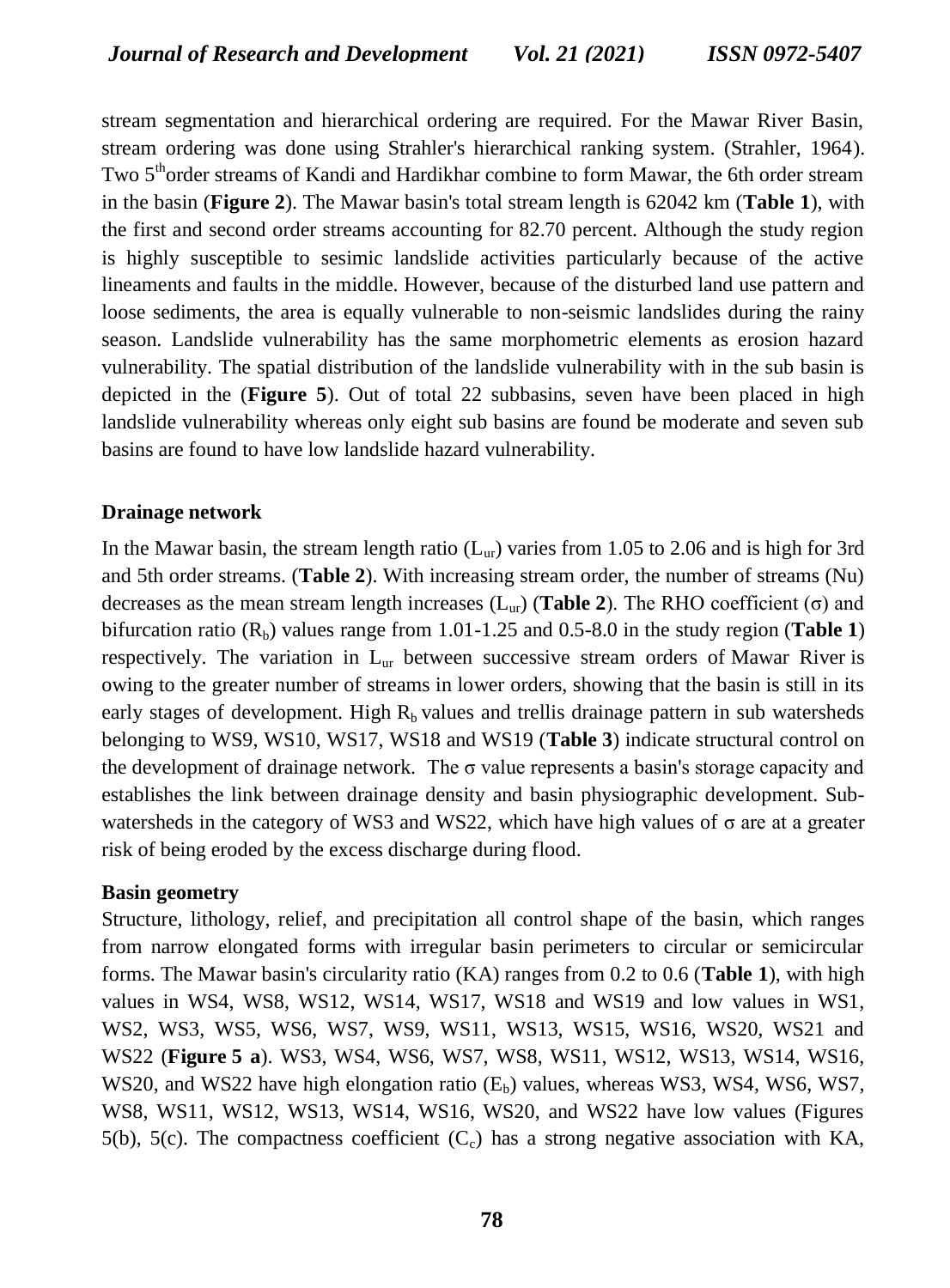whereas the compactness coefficient  $(F_f)$  has a positive association with  $E_b$ . (**Table 2**; Sreedevi et al., 2005). Low K<sub>A</sub> values are associated with high relief and steep slopes, implying that these sub watersheds are young. Sub watersheds with high  $K_A$ ,  $E_b$ ,  $F_f$ ,  $R_t$ , and Dt values and low  $C_c$  values have a more circular form. Although circular sub watersheds are more efficient in terms of run-off discharge (Singh and Singh, 1997), due to their shorter lag time and higher peak flows than elongated basins, they are more vulnerable to flooding (Waugh, 1978). Elongated sub watersheds, on the other hand, have low side flow for a shorter period of time and a higher main flow for a longer period of time, making them less prone to flooding.

|  |                                           |  | <b>Table 1:</b> Linear correlation among selected morphometric parameters of Mawar river |  |  |
|--|-------------------------------------------|--|------------------------------------------------------------------------------------------|--|--|
|  | basin along with the calculated t values. |  |                                                                                          |  |  |

| Variable $(X_{axis} - Y_{axis})$                                   | <b>Linear equation</b>  | $r^2$   | $\{t\}$ |
|--------------------------------------------------------------------|-------------------------|---------|---------|
| Circularity ratio-compactness coefficient                          | $Y=0.0131x+2.003$       | 0.112   | 21.53   |
| Form ratio-elongation ratio                                        | $Y=0.052x+0.237$        | 0.093   | 1.32    |
| Drainage density-stream frequency                                  | $Y=0.168x+2.842$        | 0.323   | 3.05    |
| Constant of channel maintenance-stream $Y = -6E - 05x + 0.393$     |                         | $1E-06$ | 10.29   |
| frequency                                                          |                         |         |         |
| Constant of channel Maintenance - Drainage $Y = -6E - 05x + 0.393$ |                         | $1E-06$ | 7.04    |
| density                                                            |                         |         |         |
| Length of overland flow-stream frequency                           | $Y = -3E - 05x + 0.196$ | $1E-06$ | 11.15   |
| Length of overland flow-Drainage density                           | $Y=0.1092x+2.364$       | 0.1252  | 7.93    |
| Relief ratio-basin length                                          | $Y=0.0743x+1.21$        | 0.1833  | 0.50    |
| Drainage texture-ruggedness number                                 | $Y=0.01x+0.924$         | 0.0161  | 2.25    |



**Figure 5: Map showing response of basin geometry parameters of sub-watersheds (a) Circularity ratio (b) Form factor (c) Elongation ratio (d) Drainage texture**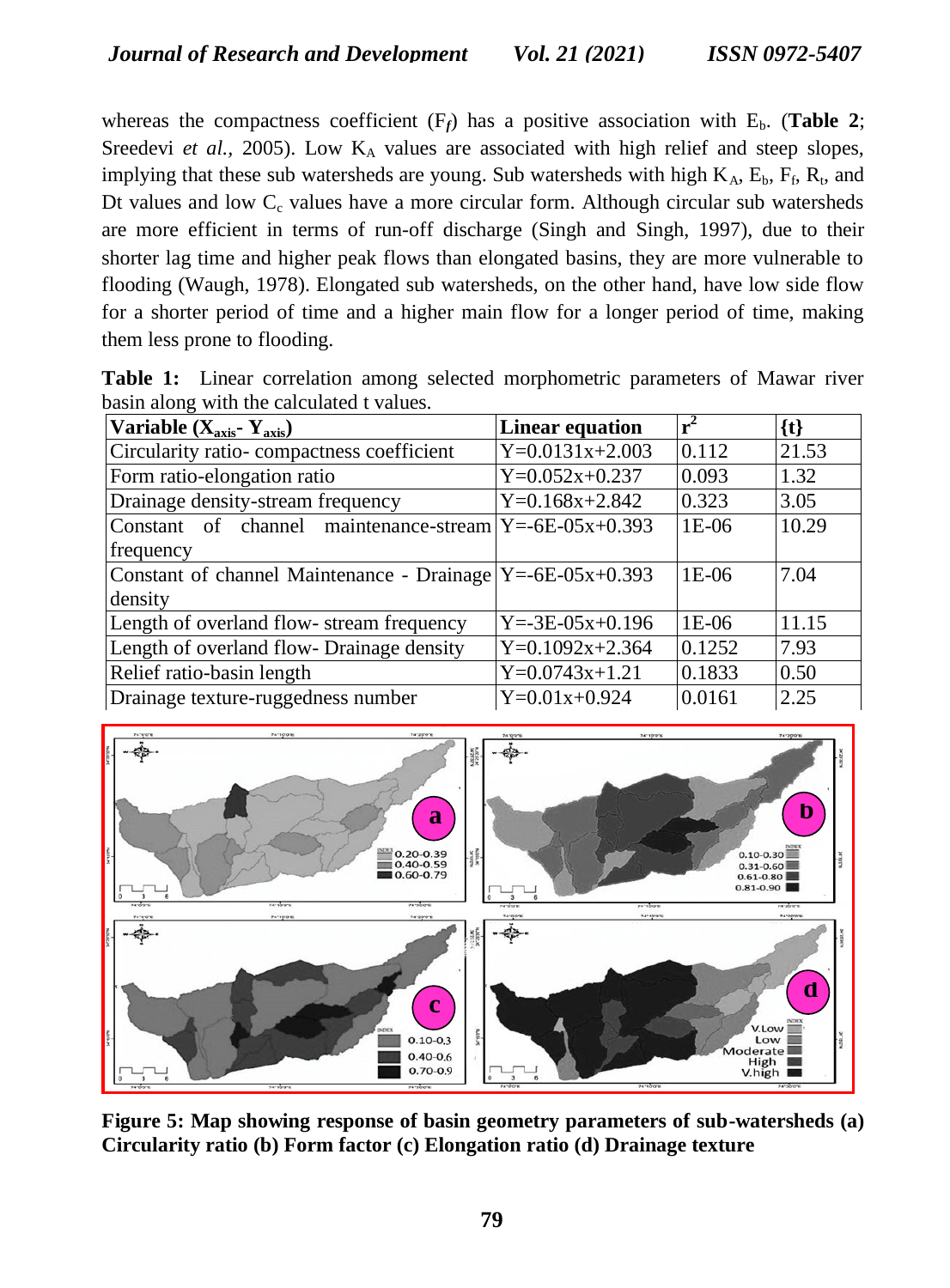**Table 2:** Various morphometric parameters calculated for Mawar river basin from four aspects a) drainage network b) basin geometry, c) drainage texture and d) relief characteristics.

| S.<br>No                      | Morphometric parameters                               | Formulae                          | <b>Reference</b>                       | <b>Results</b>    |  |  |  |  |
|-------------------------------|-------------------------------------------------------|-----------------------------------|----------------------------------------|-------------------|--|--|--|--|
|                               | <b>Drainage</b>                                       | <b>Network</b>                    |                                        |                   |  |  |  |  |
| $\mathbf{1}$                  | Stream order $(S_u)$                                  | Hierarchical                      | Strahler, 1952                         | $1 - 5$           |  |  |  |  |
| $\overline{2}$                | Stream number $(N_u)$                                 | $N_{u=}N_1=N_2+\ldots+N_n$        | $\overline{H}$ orton, 1945             | 918               |  |  |  |  |
| 3                             | Stream Length $(Lu)$                                  | $L_{u=}\ L_{1+}\ L_{2++}\ L_{n}$  | Schumm, 1955                           | 62042             |  |  |  |  |
| $\overline{4}$                | Stream length ratio $(L_{ur})$                        | $L_{\text{ur=Lu}}/L_{\text{u-1}}$ | $\overline{H}$ orton, 1945             |                   |  |  |  |  |
| 5                             | Mean bifurcation ratio $(Rb)$                         |                                   | Strahler, 1964                         |                   |  |  |  |  |
| 6                             | $\overline{\text{Minimum}}$ areal distance $(A_{du})$ |                                   |                                        |                   |  |  |  |  |
| $\overline{7}$                | Rho coefficient $(\rho)$                              |                                   | Horton, 1945                           | $1.01 - 1.25$     |  |  |  |  |
|                               | <b>Basin geometry</b>                                 |                                   |                                        |                   |  |  |  |  |
| 8                             | Basin length $\overline{(L_b)}$                       |                                   | Schumm, 1956                           | 36.4              |  |  |  |  |
| $\overline{9}$                | Basin area (A)                                        |                                   | Schumm, 1956                           | 265               |  |  |  |  |
| 10                            | Basin perimeter $(P)$                                 |                                   | Schumm, 1956                           | 92.4              |  |  |  |  |
| 11                            | Form factor $(F_f)$                                   |                                   | Horton, 1945                           | $0.2 - 2.1$       |  |  |  |  |
| 12                            | Elongation ratio $(E_b)$                              |                                   | Schumm, 1956                           | $0.1 - 2.5$       |  |  |  |  |
| 13                            | Circularity ratio $(K_A)$                             |                                   | Muller, 1968                           | $0.2 - 0.6$       |  |  |  |  |
| 14                            | Drainage texture $(D_t)$                              |                                   | Horton, 1932                           | $0.3 - 4.5$       |  |  |  |  |
| 15                            | Compactness coefficient $(C_c)$                       |                                   | Gravelius et al., $ 1.3-2.3 $<br>,1941 |                   |  |  |  |  |
|                               | <b>Drainage texture</b>                               |                                   |                                        |                   |  |  |  |  |
| 16                            | Stream frequency $(F_s)$                              |                                   | Horton, 1932                           | $1.2 - 7.3$       |  |  |  |  |
| 17                            | Drainage density $(D_d)$                              |                                   | Horton, 1932                           | $0.5 - 10.5$      |  |  |  |  |
| 18                            | Constant<br>of<br>channel                             |                                   | Schumm, 1956                           | $0.1 - 1.9$       |  |  |  |  |
|                               | maintenance<br>(C)                                    |                                   |                                        |                   |  |  |  |  |
| 19                            | Drainage intensity (D <sub>i</sub> )                  |                                   | Faniran, 1968                          | $0.7 - 11.4$      |  |  |  |  |
| 20                            | Infiltration number $(I_f)$                           |                                   | Faniran, 1968                          | 1.6-76.6          |  |  |  |  |
| 21                            | Length of overland flow $(L_g)$                       |                                   | Horton, 1945                           | $0.05 - 0.96$     |  |  |  |  |
| <b>Relief characteristics</b> |                                                       |                                   |                                        |                   |  |  |  |  |
| 22                            | Minimum elevation at mouth                            |                                   |                                        | 1577              |  |  |  |  |
|                               | (z)                                                   |                                   |                                        |                   |  |  |  |  |
| 23                            | Highest elevation (Z)                                 |                                   |                                        | 4135              |  |  |  |  |
| 24                            | Total basin relief (H)                                |                                   | Strahler, 1952                         | 2558              |  |  |  |  |
| 25                            | Relief ratio $(Rh)$                                   |                                   | Schumm, 1956                           | $0.07 - 0.51$     |  |  |  |  |
| 27                            | Ruggedness number $(R_n)$                             |                                   | Strahler, 1964                         | $0.26 - 16.08$    |  |  |  |  |
| 28                            | Dissection index $(D_{is})$                           |                                   | Singh<br>Dubey, 1994                   | and $0.07 - 0.62$ |  |  |  |  |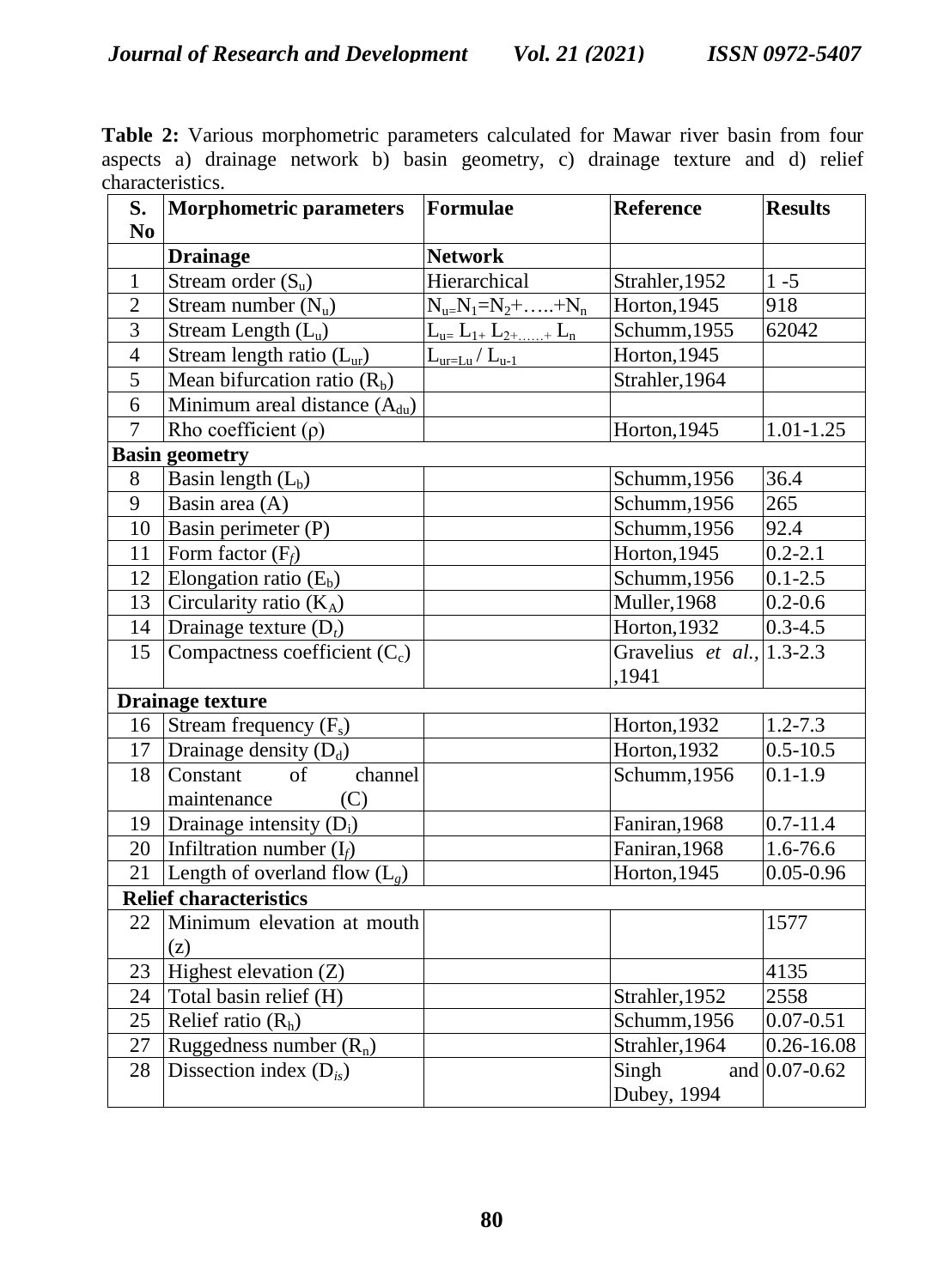# **Drainage texture analysis**

Texture indicates the amount of landscape dissection by a channel network and includes stream frequency  $(F_s)$ , drainage density  $(D_d)$ , constant of channel maintenance (c), length of overland flow  $(L_g)$  and infiltration number  $(I_f)$ . High values of  $F_s$  and  $D_d$  are found in WS7, WS8, WS9, WS11, WS12,WS13,WS14,WS15,WS16,WS17,WS19 and WS20, whereas low values of are found in WS1, WS2, WS3, WS4, WS5, WS6, WS10, WS18, WS21 and WS22 (**Figures [6](http://www.hindawi.com/journals/geography/2014/927176/fig5/#a) a & 6 [b](http://www.hindawi.com/journals/geography/2014/927176/fig5/#b)**). The C value of Mawar basin varies from 0.10 to [1](http://www.hindawi.com/journals/geography/2014/927176/tab1/).9 (**Table 1**). The  $l_g$  value of Mawar basin value from 0.05 to 0.96 and  $L_f$  value ranges from [1](http://www.hindawi.com/journals/geography/2014/927176/tab1/).6 to 76.6 (Table 1). Low  $L_g$  values and high  $I_f$  values are found in WS2, WS5, WS7, WS8, WS9, WS10, WS11, WS12, WS13, WS14, WS15, WS16, WS17, WS18, WS20 and WS22 (**Figure 6 c and 6 d**) which have corresponding high Fs and  $D_d$  values. F<sub>s</sub> and  $D_d$  provide a numerical measurement of landscape dissection and run-off potential (Vijith & Sateesh, 2006) and bears an inverse relationship with  $L_g$  and  $I_f$  (Table 2). Subwatersheds belonging to WS2, WS5, WS7, WS8, WS9, WS10, WS11, WS12, WS13, WS14, WS15, WS16, WS17, WS18, WS20 and WS22 with low values of  $L_g$  and c have developed numerous drainage lines on the surface. The high values of  $F_s$  and  $D_d$  in these sub watersheds may be due to high relief, steep slopes, and also hard rock landscape and low infiltration of the underlying rocks.

**Figure 6:** Map showing response of various drainage texture parameters in sub watersheds of Mawar river basin (a) Stream frequency (b) Drainage density (c) Length of overland flow (d) Infiltration number.

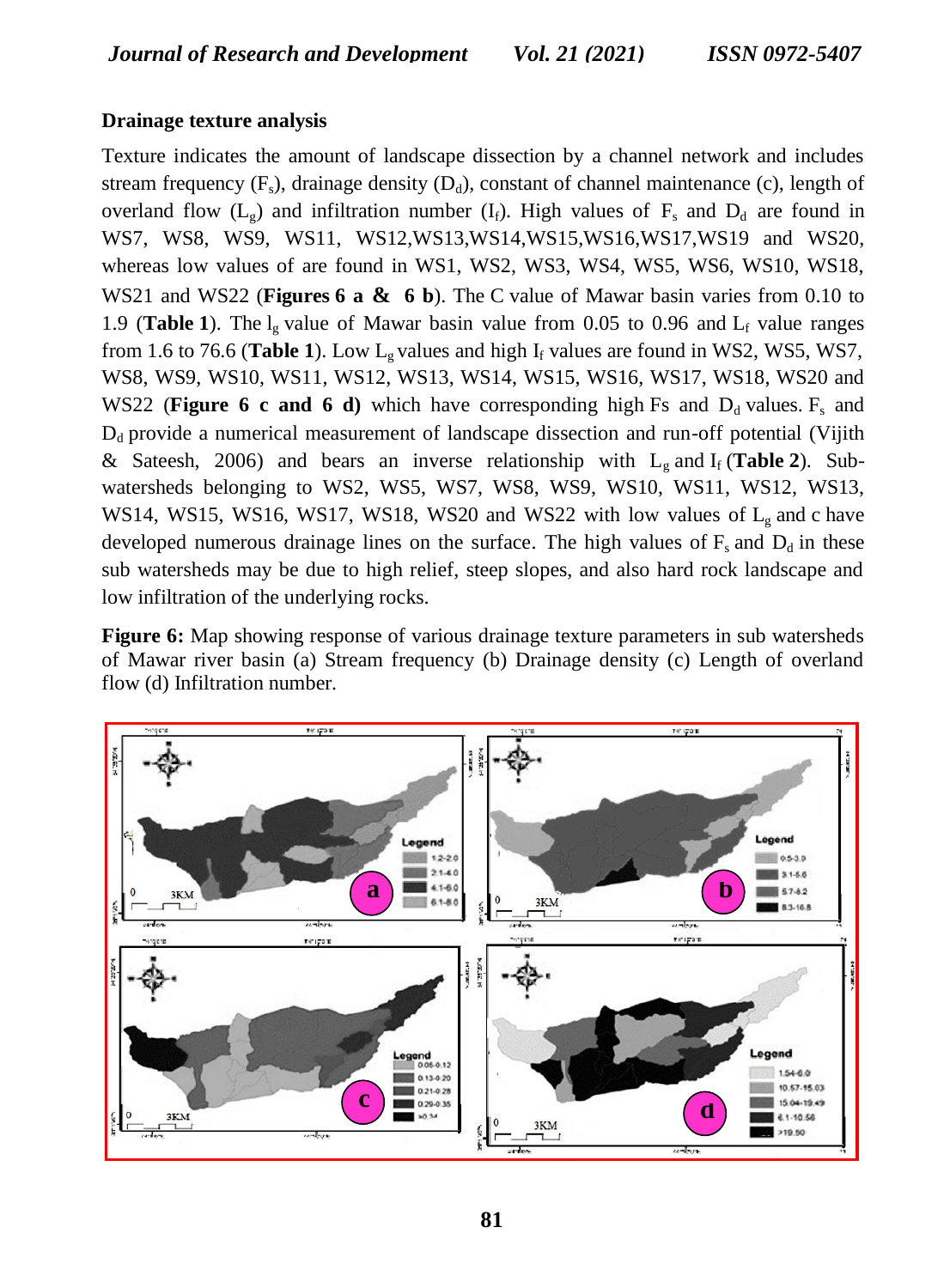# **Relief characteristics**

In morphometric analysis, relief parameters take into account the effects of aspect and height over a large basin region. The erosion potential of the processes functioning within a drainage basin is indicated by the relief ratio  $(R_h)$ , roughness number  $(R_a)$ , and dissection index  $(D<sub>i</sub>)$ . The Mawar basin has total calculated total basin relief (Z-z) of about 2558 m (**Table** [1](http://www.hindawi.com/journals/geography/2014/927176/tab1/)). The  $R_h$  value for the Mawar basin varies from 0.03–0.51, with high values in WS7, WS8, WS9, WS10, WS11, WS12, WS13, WS14, WS15, WS16, WS17, WS18, WS20, WS21, and WS22 and low values in WS1, WS2, WS3, WS4, WS5, WS6, and WS19. (**Figure 7 a**). WS9, WS10, WS11, WS15, WS16, WS17, and WS19 have high R<sub>n</sub> and D*is* values, indicating steep slopes and a high degree of dissection, whereas WS1, WS2, WS3, WS4, WS5, WS6, WS7, WS8, WS12, WS13, WS14, WS18, WS20, WS21, and WS22 have low  $R_n$  and  $D_i$  values, (**Figures [7](http://www.hindawi.com/journals/geography/2014/927176/fig6/#c) [b](http://www.hindawi.com/journals/geography/2014/927176/fig6/#b)** and 7 **c**).  $R_h$  has negative correlation with basin length and is connected to the channel gradient. Sub watersheds having high values of  $D_t$  also have high values of  $R_n$  since  $R_n$  has a positive correlation with  $D_t$  (**Table 2**). The low D*is* of Mawar basin (0.14–0.62) indicates that the basin is moderately dissected (**Table [1](http://www.hindawi.com/journals/geography/2014/927176/tab1/)**).



Figure 7: Map showing response of various parameters of relief characteristics in sub watersheds of Mawar River basin. (a) Relief Ratio  $(R<sub>h</sub>)$ . (b) Ruggedness Number  $(R_n)$ . (c) Dissection Index  $(D_i)$ .

### **Hypsometric analysis**

Hypsometric analysis is a useful method for determining the stages of geomorphic evolution and geological history of a river catchment, as well as determining the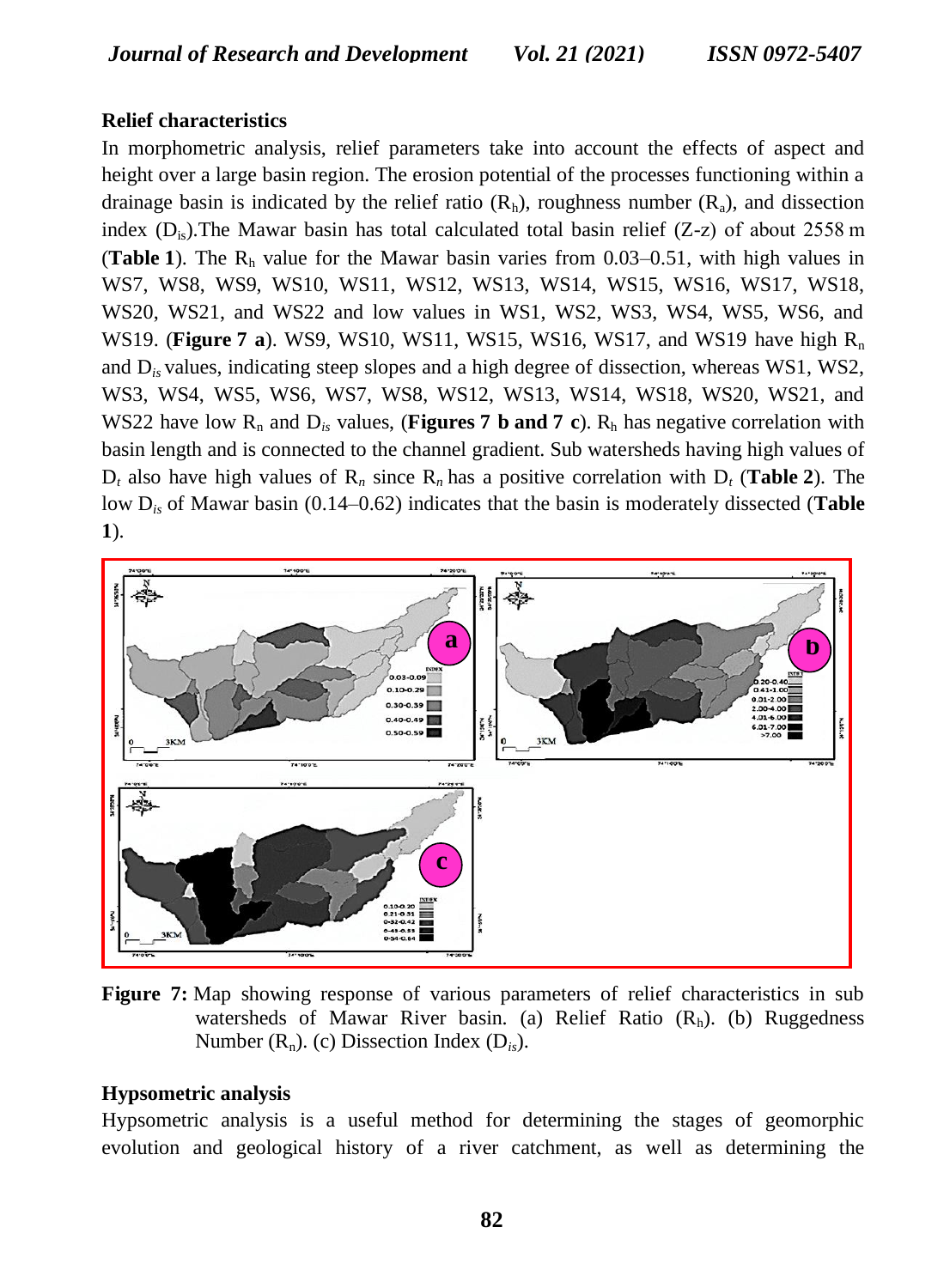watershed's erosional proneness. Younger stages are indicated by convex hypsometric curves, mature stages by S-shaped curves, and peneplain stages by concave curves. (Strahler, 1964). Twenty-two fourth order sub-basins of the Mawar basin were chosen for this study and hypsometric analysis was performed using a 30 m ASTER DEM. Within the Global Mapper Environment, the hypsometric integral values were calculated manually. The hypsometric integral values range from 0.36 to 0.62. The hypsometric curves, on the other hand, show remarkably upward convex shapes, indicating that all sub-basins including the Mawar basin are in the early stages of geomorphic development. As a result, they are prone to erosion, incised channel erosion, and mass movement activity. Variations in tectonic action, lithology, and rejuvenation processes account for minor variances in mass loss from the watershed among the 22 sub-basins. These findings will aid in the development of appropriate soil and water conservation measures across the watershed and its sub-basins to limit sediment discharge, prevent soil erosion, and conserve water.

The hypsometric curve's calculated parameters are sensitive to small variations in overall basin slope and basin growth as material is eroded away over a long geological time period. The current study demonstrates that headward development of the main stream and its tributaries results in high hypsometric skewness values as in case of Harlin, (1980). The density function of the curve, on the other hand, is directly linked to rates of change in overall basin slope and the tendency toward geomorphic equilibrium (Harlin, 1980). The behavior of slope change in the basin is interpreted by density skewness and the presence of fluvial dominance over the region's landforms is indicated by a positive density skewness score. The value of the hypsometric Kurtosis supports the dominance of erosional processes in both the upper and lower reaches of the basin (Luo, 2000). Due to the platy kurtic nature of density Kurtosis value, the mid basin slope is moderate. The Mawar basin's HI value of (0.58) suggests that it is still in its early stages of development (Strahler,1964). A few subwatersheds showing the low values of H1 (**Figure [8](http://www.hindawi.com/journals/geography/2014/927176/fig7/#b)**) have reached a mature stage and are in the process of achieving dynamic equilibrium The majority of the sub watersheds with high HI are near faults identified in the field and faults reported by Shah (**Figure 3**) Which also indicate a subsurface control on the Mawar River basin's maturity. The result thus generated provides adequate knowledge base required for decision making during planning and delineation of prioritized hazard management zones in mountainous terrains.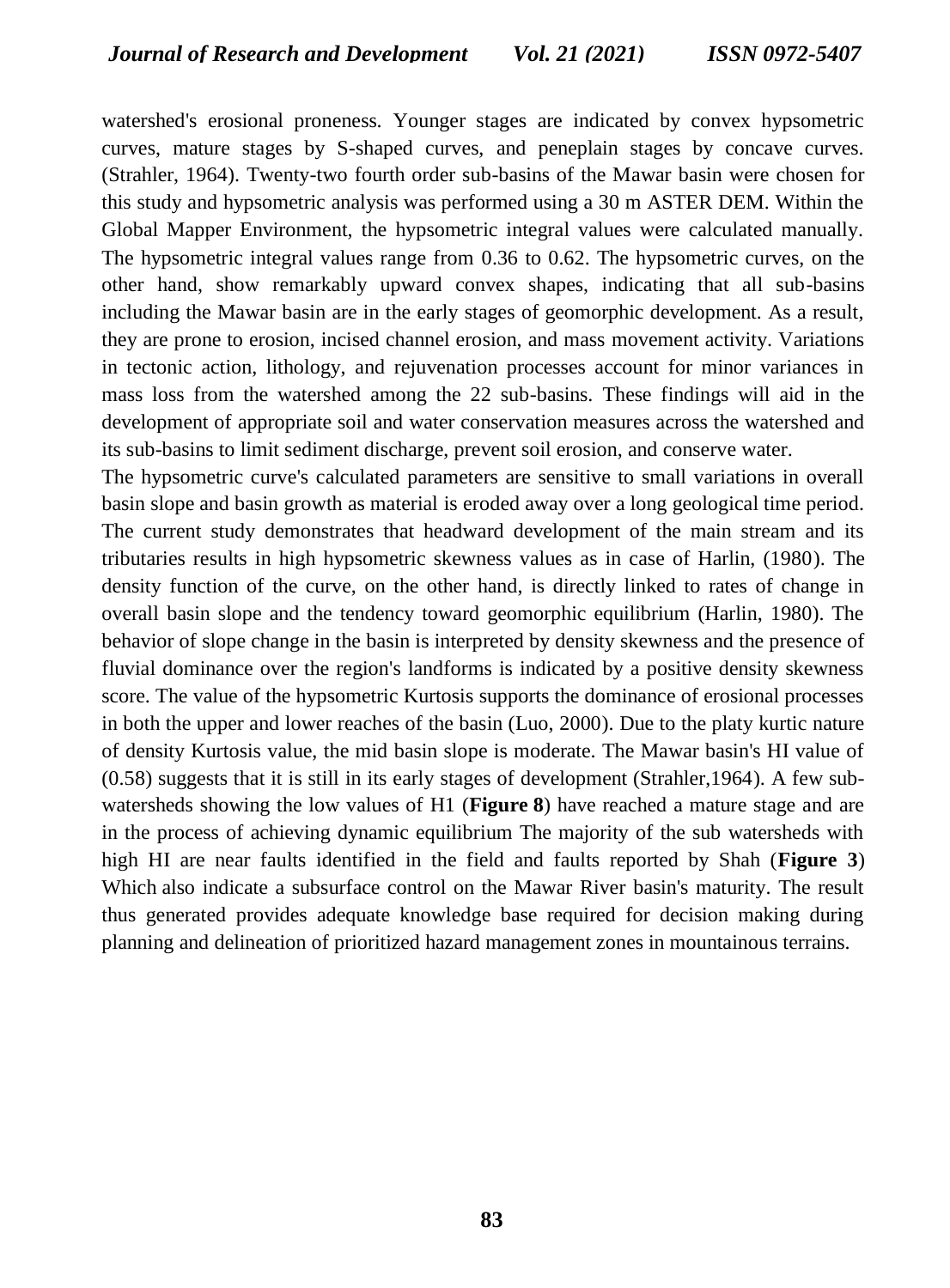

**Figure 8: Map showing the variation of hypsometric integral among the subwatersheds of Mawar basin.**

#### **Conclusion**

There is a structural influence on drainage development with trellised pattern being the dominant drainage pattern with parallel type towards. The basin shows some anomalous values of hypsometric and other variables suggesting the structural control on the basin. Many structures like faults, joints, folds, strath terraces, Knick points in the Karewa beds indicates the neo-tectonic activity in the basin. Other geomorphological features viz deeply incised valleys, In this hilly terrain, meandering is mostly caused by headward erosion, which is typical of basins in their youthful stages of development. The area is well drained by the first and second order streams, which have the largest drainage area, resulting in a rugged topography with deep incised valleys. High run-offs are generated by high relief, moderate to high surface permeability, and somewhat circular sub watersheds with a high circularity ratio, making these sub watersheds more vulnerable to floods, soil erosion, and debris flow. Due to increased erosion and slope characteristics, fourth and fifth order streams flowing along local fault zones may cause landslides. Furthermore, as the incision of streams along the week Karewa and fractured fault zones increases, the silt load of the streams increases, potentially triggering flash floods. Tectono-morphic landforms created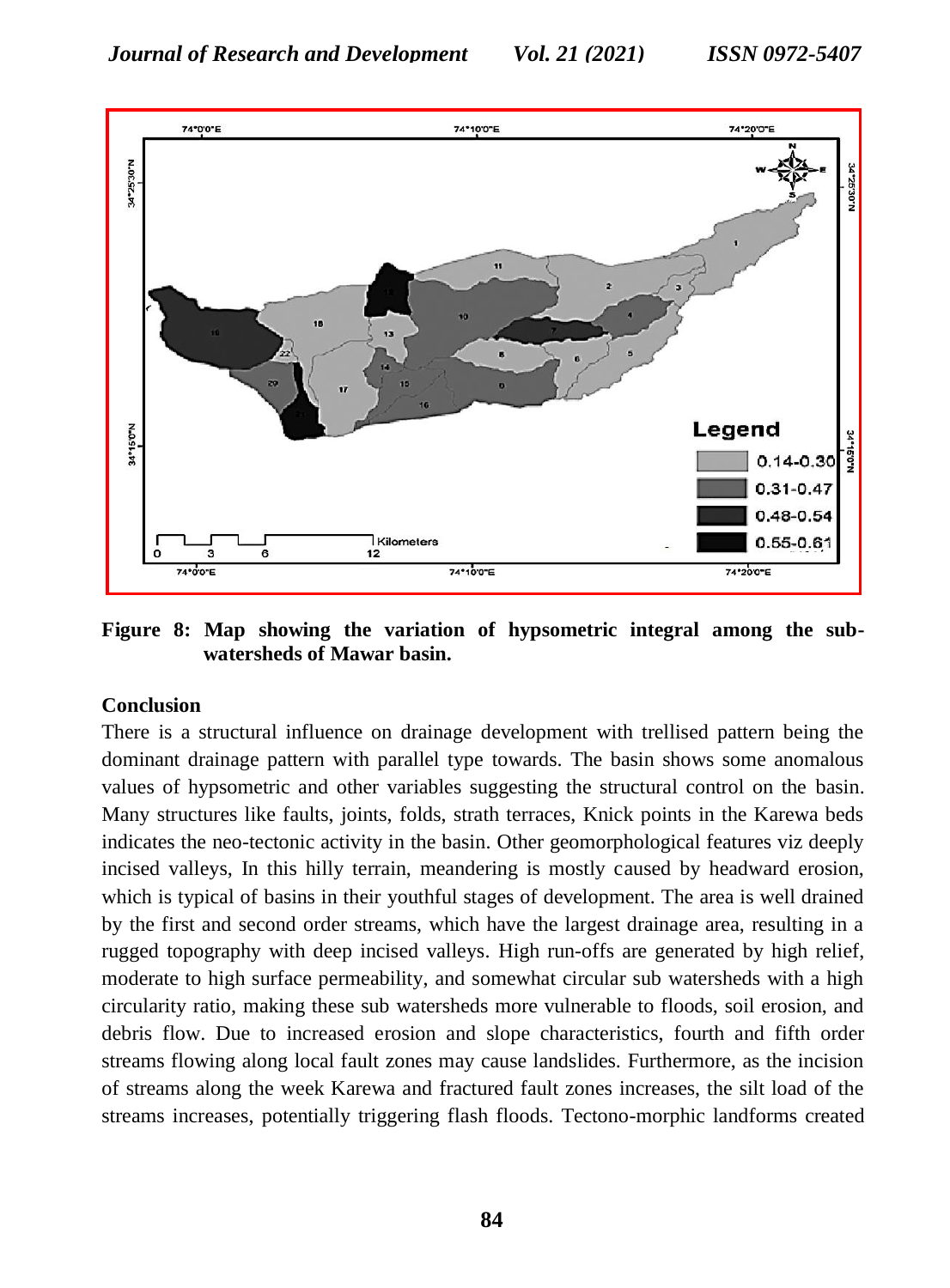along the Mawar River are influenced by abrupt topographic discontinuities along the river's 6th order stream profile at various locations.

The importance of examining the morphometric features of the Mawar basin is that it will aid future watershed and hazard management studies. The region is subject to regular flash floods and landslides due to the steep topography. As a result, such research will provide knowledge and data for strategic planning and the delineation of prioritized hazard management zones. Through the understanding of the relationship between basin morphometry and subsurface structure, the authors suggest that the lower middle area of the basin underlain by Karewas has substantial groundwater potential, which might be harnessed to aid the residents of neighboring villages. It may also assist in identifying the region's groundwater potential and identifying effective water harvesting sites. Other mountainous river basins throughout the world could be also benefited from these morphometric techniques. In the Mawar watershed, which is an important tributary of the Pohru river, morphometric analysis has a wider application in watershed prioritization and management, soil erosion research, groundwater potential evaluation, and flood hazard risk reduction.

#### **References**

- Mir A, A. Wani A, Islam, Z. U., Ahmed, P. 2018. Tectonic geomorphology of Lolab Watershed, Northwestern Himalayas, India. *Disaster Advances,* **11(11):** 1-9.
- Ahmad, S. and Bhat, M. I. 2012. Tectonic geomorphology of the Rambiara basin, SW Kashmir Valley reveals emergent out-of-sequence active fault system. *Himalayan Geology.* **33(2):**162-172.
- Ahmad, S. Bhat, M. I. Madden, C. Bali, B. S. 2014. Geomorphic analysis reveals active tectonic deformation on the eastern flank of the Pir Panjal Range, Kashmir Valley, India. *Arabian Journal of Geosciences*. **7(6):** 2225-2235.
- Alam, A. Ahmad, S. Bhat, M. S. Ahmad, B. 2015. Tectonic evolution of Kashmir basin in northwest Himalayas. *Geomorpholog.*, **239;**114-126.
- Bali, B. S. Khan, R. A. Ahmad, S. 2016. Morphotectonic analysis of the Madhumati watershed, northeast Kashmir Valley. *Arabian Journal of Geosciences*. **9(5):**390.
- Bali, R. Agarwal, K. K. Ali, S. N. Rastogi, S. K. Krishna, K. 2012. Drainage morphometry of Himalayan Glacio-fluvial basin, India: hydrologic and neotectonic implications. *Environmental Earth Sciences*. **66(4):** 1163-1174.
- Buccolini, M. Coco, L. Cappadonia, C. Rotigliano, E. 2012. **Relationships between a new slope morphometric index and calanchi erosion in northern Sicily, Italy.** *Geomorphology.* **149**: 41-48.
- D. Waugh, Geography, 1995. An Integrated Approach, Nelson, New York, NY, USA.
- Demoulin, A. 2011. Basin and river profile morphometry: a new index with a high potential for relative dating of tectonic uplift. *Geomorphology.* **126(1-2):** 97-107.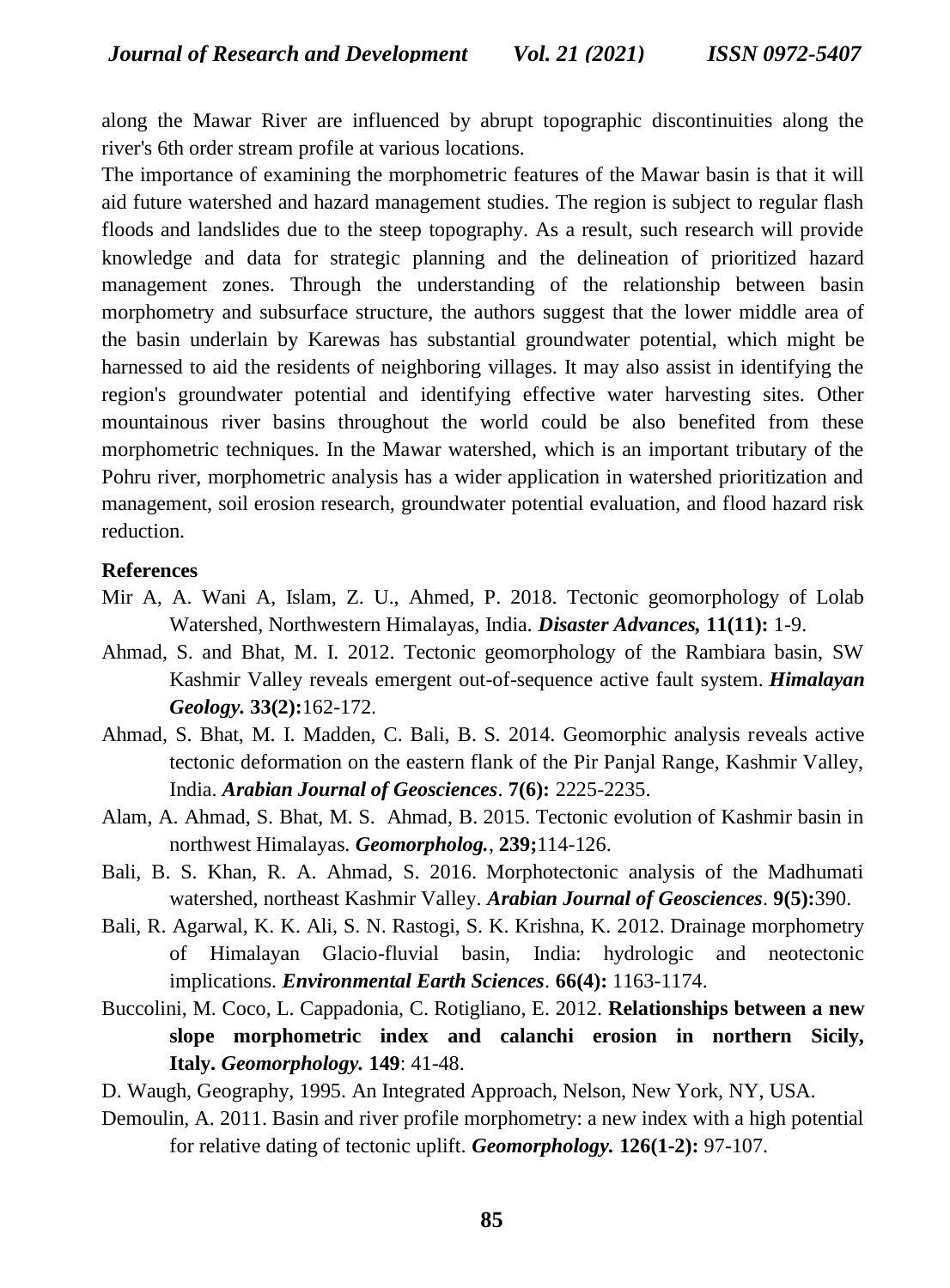- Faniran, A. 1968. The index of drainage intensity: a provisional new drainage factor. *Aust J. Sci.* **31(9):** 326-330.
- Harlin, J. M. 1980. The effect of precipitation variability on drainage basin morphometry. *American Journal of Science.* **280(8):** 812-825.
- Horton, R. E. (1932). Drainage basin characteristics. *Trans. Am. Geophys. Unions.* **13(1):** 350-361; http://dx.doi.org/10.1029/TR013i001p00350
- Luo, W. 2000. Quantifying groundwater‐ sapping landforms with a hypsometric technique. *Journal of Geophysical Research: Planets*, **105(E1):** 1685-1694.
- Malik, M. I. Bhat, M. S. Kuchay, N. A. 2011. Watershed based drainage morphometric analysis of Lidder catchment in Kashmir valley using geographical information system. *Recent Research in Science and Technology*, **3(4):**118-126.
- Melton, M. A. 1957. An analysis of the relations among elements of climate, surface properties, and geomorphology. Columbia Univ New York. 102pp.
- Mueller, J. E. 1968. An introduction to the hydraulic and topographic sinuosity indexes. *Annals of the association of american geographers,* **58(2):**371-385.
- Pareta, K., and Pareta, U. 2012. Quantitative geomorphological analysis of a watershed of Ravi River Basin, HP India. *Int J Remote Sens GIS,* **1(1):** 41-56.
- Horton, R. E. 1945. "Erosional development of streams and their drainage basins: hydro physical approach to quantitative morphology," *Geological Society of America Bulletin,* **56:** 275–370.
- Romshoo, S. A. Bhat, S. A. Rashid, I. 2012. Geoinformatics for assessing the morphometric control on hydrological response at watershed scale in the Upper Indus Basin. *Journal of earth system science,* **121(3):** 659-686.
- Schumm, S. A. 1956. Evolution of drainage systems and slopes in badlands at Perth Amboy, New Jersey. *Geological society of America bulletin,* **67(5): 597-646.**
- **Shah, A. 2016. The Kashmir Basin fault and its influence on fluvial** flooding in the Kashmir Basin, NW Himalaya. *Geol Soc Am Spec Pap*, **520:** 321-334.
- Shah, A. A. 2013. Earthquake geology of Kashmir Basin and its implications for future large earthquakes. *International Journal of Earth Sciences,* **102(7):** 1957-1966.
- Singh, S., and Dubey, A. 1994). Geoenvironmental planning of watersheds in India. Chugh.
- Singh, S., & Singh, M. C. (1997. Morphometric analysis of Kanhar river basin. *National geographical Journal of India,* **43(1):** 31-43.
- Sreedevi, P. D. Subrahmanyam, K. Ahmed, S. 2005. The significance of morphometric analysis for obtaining groundwater potential zones in a structurally controlled terrain. *Environmental Geology*, **47(3):** 412-420.
- Strahler, A. N. 1952. Hypsometric (area-altitude) analysis of erosional topography. *Geological Society of America Bulleti*n, **63(11):** 1117-1142.